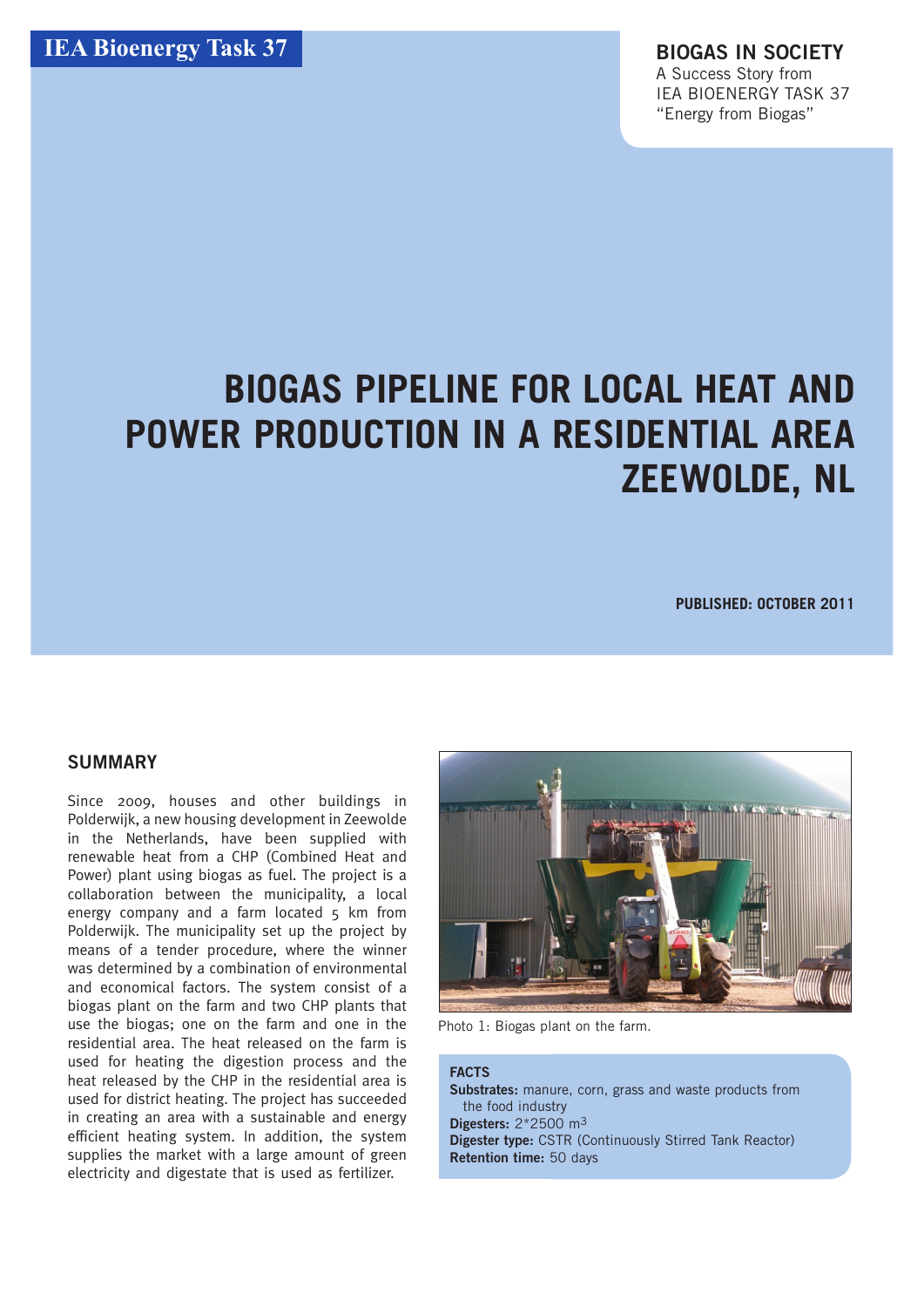#### **BACKGROUND**

The municipality of Zeewolde is located on the Flevoland polder in the middle of the Netherlands. In 2002 the municipality began to develop a major new residential area, the Polderwijk, in which there are 3000 residential households, a church, schools and  $15,000 \text{ m}^2$  of offices and shops. It was planned that the heat demand of the area should be supplied by district heating, since it is the most cost effective system for the sustainable heating of homes and buildings, provided that renewable heating sources are available nearby.

The municipality commissioned an independent consultancy to carry out a market study. Six companies were requested to submit a proposal for the creation of a climate-neutral district heating system. Four companies submitted an offer. These were based on: co–digestion of manure and organic solids, wood burning, gas combustion, and a collective heat pump with solar water heaters as a source, respectively.

After a review of the four offers on price and environmental benefits (CO2 reduction), the municipality finally chose the system with co-digestion and associated CHP-plants. This was the offer from the energy company Essent Local Energy Solutions, which would run the project in conjunction with a dairy farm (with about 140 cows) in the area.

In November 2005 the municipality and Essent Local Energy Solutions signed a contract for the realization of the project. In 2007 the dairy farmer started the construction of the digesters and two CHP units, one on his farm and one in the residential area. In the same year the first 300 households were connected to the system. At that time it was still based on natural gas. In late 2008, the digestion installation and the biogas pipeline between the farm and the residential area came into use. Since then the system has run to a large extent on biogas. By the end of 2010 almost 1000 homes were connected to the district heating system.

#### **PROJECT**

The project consists of several parts: digesters and a small CHP unit on the farm, a biogas pipeline between the farm and the residential area, a large CHP plant on the edge of the new residential area and a district heating system.

The *biogas plant* on the dairy farm consists of two digesters and one post-digester. The plant has the capacity for treating 30,000 m3 of manure and organic material per year. Approximately one quarter of the biogas generated is used in the CHP plant (250 kW) on the farm. The heat from this CHP plant is used for heating of the mesophilic digester (37°C) and is also used for the heating of the farm and the farm houses. The digester is fed with a little over 50 percent organic manure and additional substrates such as corn, grass and waste products from the food industry. The choice of co-substrates depends on market conditions. With more than 50 percent manure to digest, the resulting digestate can be used and marketed as a fertilizer (according to The Dutch Fertilizer Law).



Figure 1. A schematic drawing of the system for biogas production, digestate utilisation, heat and power production and utilisation.

In the *CHP plant* in Polderwijk a gas motor is installed with an electrical capacity of about 1060 kW. It produces about 7 million kWh of electricity annually and the electrical efficiency of the CHP is  $41$  percent. The thermal capacity is 1270 kW and the heat is released at a temperature of 90°C. In the future, this CHP will be supplemented by another CHP in order to meet the heating needs of the expanding district. Both the CHP unit on the farm and the one in the residential area are owned by the farmer. The farmer sells the electricity produced mainly as 'green power' in the electricity market.

The *biogas pipeline* between the biogas plant and the CHP plant on the outskirts of the residential area has a length of 5600 metres (diameter 250 mm). Because the biogas pipeline runs largely through a rural area, the construction costs were relatively low. The resistance in the gas pipeline is overcome by using a maintenance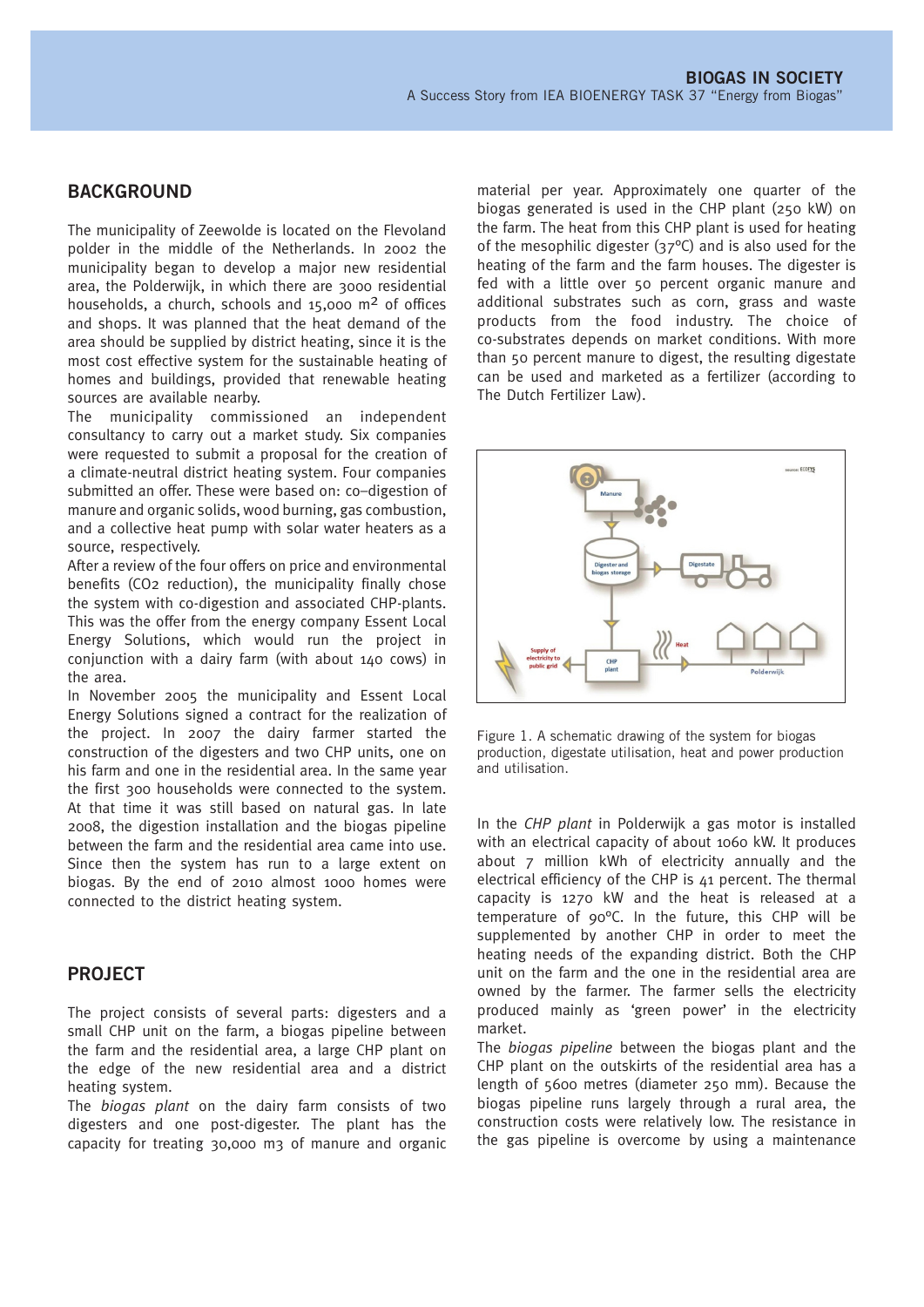free, highly energy-efficient fan. The pressure drop along the complete pipeline is maximum 100 mbar. To prevent condensation in the pipeline the biogas is dried prior to transmission by scrubbing it with chilled water. In addition, the gas is also biologically de-sulphurised inside the digester by adding a small amount of air.

The *district heating system* consists of a heating network of insulated steel pipes and heating units in homes and buildings. These consist of a connection to the central heating system, an ultrasonic heat meter and a heat exchanger for the hot water supply. The supply temperature in the heat network is about  $75^{\circ}$ C. The return temperature is between  $45$  and  $55^{\circ}$ C, depending on the weather.

Two natural gas-fired auxiliary boilers have also been installed at the CHP plant in the residential area. At the start of the project these supplied the heat required. They now function as peak and back-up heating. The pumps in the heating network are equipped with frequency control to reduce energy consumption.

| Table 1. Energy production and natural gas consumption<br>for the system in 2010. |           |
|-----------------------------------------------------------------------------------|-----------|
| Electricity generated from biogas                                                 | 7.500 MWh |

| LICCUTCILY SCHICIALCO HUIH DIUSAS | $7.000$ ivevel |
|-----------------------------------|----------------|
| Utilisation of heat from biogas   | 7,100 MWh      |
| Natural gas consumption           | 4.735 MWh      |

## **RESULTS**

The CO2 emission from heat and electricity consumption is 80% lower than for a conventional new housing development. Electricity produced from biogas covers all electricity consumed and more than 75 % of the heat consumed is produced from biogas. The total carbon dioxide reduction is 5100 tons annually. The extraction of biogas from manure also means less emission of methane, a much stronger greenhouse gas than CO2. Other environmental benefits are that the fertilizer value of the manure is improved, and the odour nuisance from manure-spreading is reduced.

#### **ORGANISATION**

Essent Local Energy Solutions has signed a contract with the farmer for the supply of heat. The price of heat is related to the price of natural gas. For the delivery of heat to the homes and buildings, consumers pay Essent Local Energy Solutions a flat-rate price plus an amount for the delivered heat. For individuals in the Netherlands the principle applies that an alternative heat supply should not cost residents more than an energy supply based on a high-efficiency natural gas boiler. The municipality has no further involvement with the project.

### **CONCLUSIONS**

Completion of this project means that the municipality of Zeewolde has effectively created a residential area that is heated in a durable and energy efficient manner. The existence of energy performance standards gave the opportunity for the market to develop the most creative solution.

By developing a system with two CHP plants instead of one it was possible to install a biogas-pipeline instead of a heat-pipeline between the farm and the residential area. This is a much cheaper option because smaller diameter and simpler pipes can be used, which means that the project then became profitable.

The project has now been adopted in Leeuwarden, a town in the northern Netherlands. A biogas pipeline of about 5.5 km has also been built there, and a dairy farmer delivers the heat to Essent Local Energy Solutions.



Photo 2. Polderwijk, a new residential area using heat from biogas produced at a nearby farm.